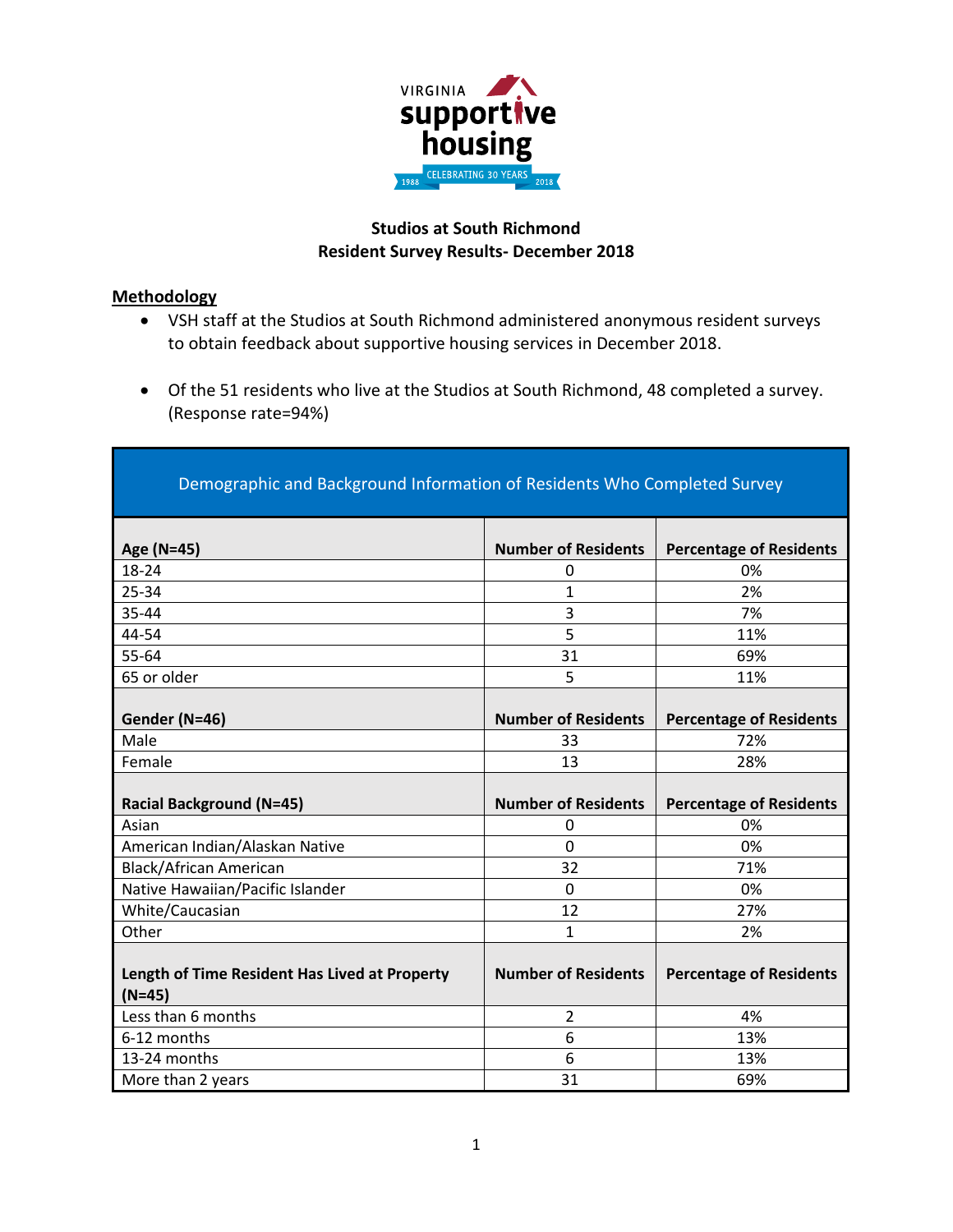

Please tell us how much you agree or disagree with the statements below about the Studios at South Richmond on a scale from 1 (Strongly Disagree) to 5 (Strongly Agree)

|                                                                                                            | Strongly<br><b>Disagree</b> |                |     |     | Strongly<br>Agree |
|------------------------------------------------------------------------------------------------------------|-----------------------------|----------------|-----|-----|-------------------|
|                                                                                                            | $\mathbf{1}$                | $\overline{2}$ | 3   | 4   | 5                 |
| I feel safe at the Studios at South<br>Richmond $(N=44)$                                                   | 5%                          | 0%             | 16% | 14% | 66%               |
| Staff show sensitivity to my<br>background (cultural, racial, special<br>needs, sexual orientation) (N=45) | 9%                          | 0%             | 11% | 16% | 64%               |
| Staff treat me with respect and<br>dignity $(N=43)$                                                        | 2%                          | 0%             | 12% | 16% | 70%               |
| I get the services I need from the<br><b>Studios at South Richmond (N=44)</b>                              | 5%                          | 5%             | 16% | 23% | 52%               |

Note: Total percentage for each row may not equal 100% due to rounding.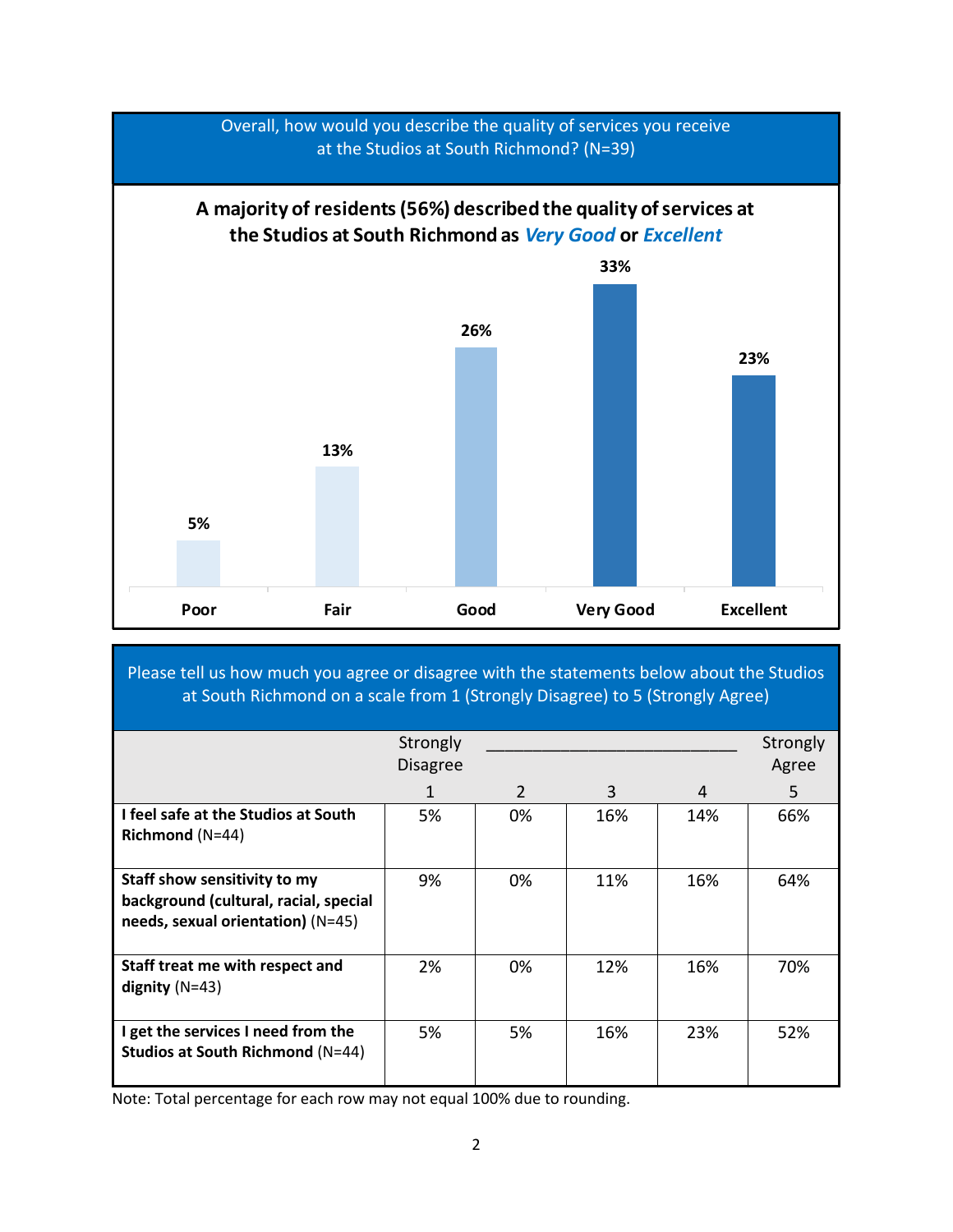| Please circle the option that best describes how helpful staff are at the Studios<br>at South Richmond in providing the supportive services listed below. |                       |                     |                       |                     |                             |                                                    |
|-----------------------------------------------------------------------------------------------------------------------------------------------------------|-----------------------|---------------------|-----------------------|---------------------|-----------------------------|----------------------------------------------------|
|                                                                                                                                                           | Not at all<br>Helpful | Slightly<br>Helpful | Moderately<br>Helpful | <b>Very Helpful</b> | <b>Extremely</b><br>Helpful | I Have Not<br><b>Needed</b><br><b>This Service</b> |
| 1. Support when there is a problem with your lease (N=48)                                                                                                 | 4%                    | 4%                  | 8%                    | 19%                 | 15%                         | 50%                                                |
| 2. Helping you find a regular doctor (N=48)                                                                                                               | 2%                    | 2%                  | 4%                    | 10%                 | 4%                          | 77%                                                |
| 3. Helping you find a place that provides counseling and<br>other mental health services (N=48)                                                           | 0%                    | 4%                  | 4%                    | 25%                 | 0%                          | 67%                                                |
| 4. Helping you find substance abuse treatment services<br>$(N=48)$                                                                                        | 0%                    | 0%                  | 6%                    | 21%                 | 6%                          | 67%                                                |
| 5. Helping you apply for government benefits, such as<br>disability or Medicaid (N=47)                                                                    | 11%                   | 4%                  | 11%                   | 15%                 | 6%                          | 53%                                                |
| 6. Helping you find a place that provides emergency medical<br>services (N=47)                                                                            | 6%                    | 4%                  | 4%                    | 13%                 | 6%                          | 66%                                                |
| 7. Helping you find a place to get free or affordable<br>household items, food, or clothing (N=48)                                                        | 10%                   | 10%                 | 10%                   | 19%                 | 17%                         | 33%                                                |
| 8. Helping you find the information you need to better<br>manage your money (N=48)                                                                        | 2%                    | 8%                  | 4%                    | 15%                 | 4%                          | 67%                                                |
| 9. Helping you use public transportation (N=48)                                                                                                           | 2%                    | 8%                  | 6%                    | 13%                 | 15%                         | 56%                                                |
| 10. Helping you get involved in the community (N=47)                                                                                                      | 13%                   | 4%                  | 9%                    | 19%                 | 11%                         | 45%                                                |
| 11. Helping you take steps to find a job, such as showing you<br>how to write a resume, find job openings, or fill out job<br>applications (N=48)         | 8%                    | 8%                  | 0%                    | 10%                 | 10%                         | 63%                                                |

Note: Total percentage for each row may not equal 100% due to rounding.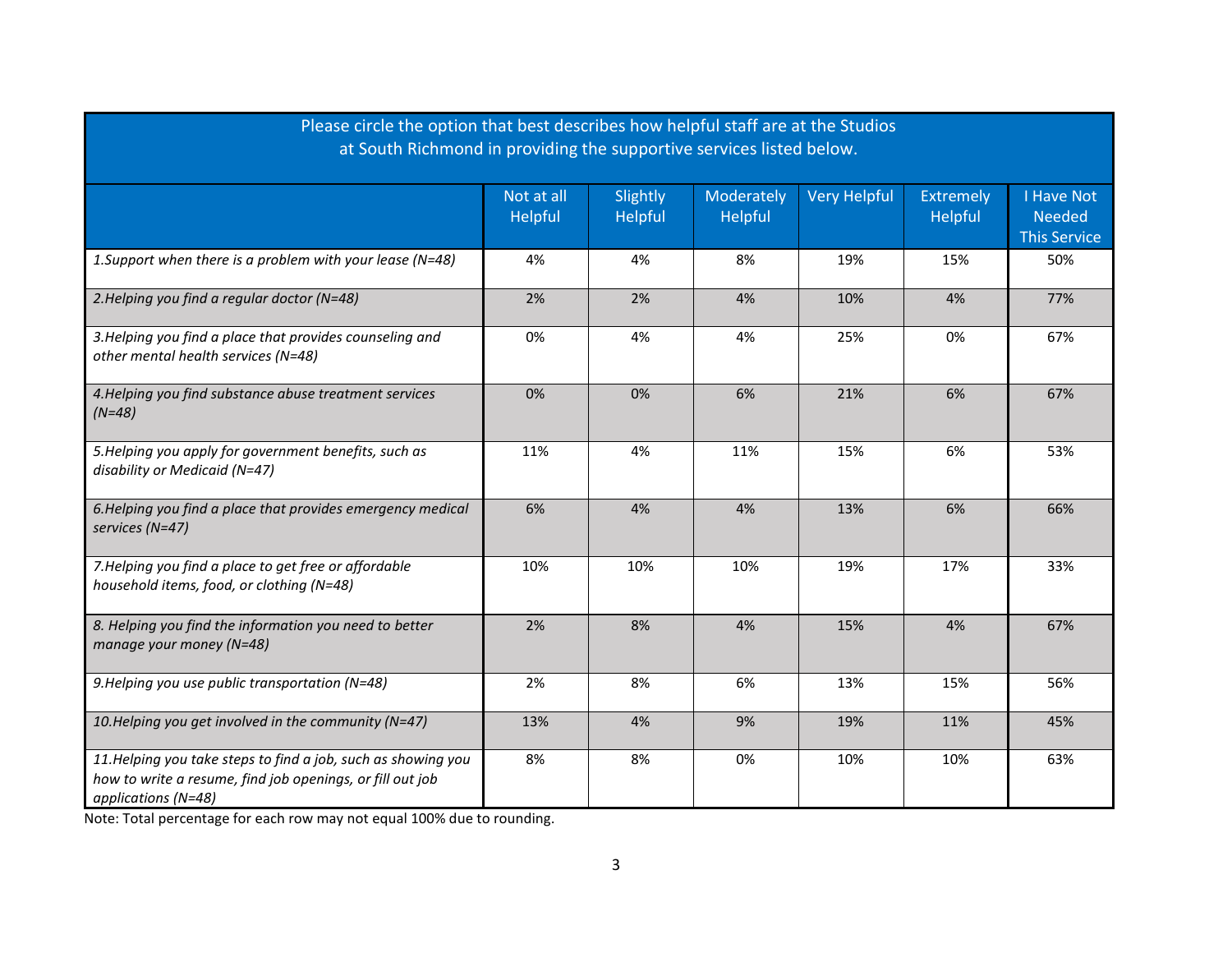| Helpfulness of staff at the Studios at South Richmond                                                                                                      |                    |     |                        |     |
|------------------------------------------------------------------------------------------------------------------------------------------------------------|--------------------|-----|------------------------|-----|
| Over Half of Residents Rated Staff as <i>Very Helpful</i> or <i>Extremely Helpful</i> in Providing Most Supportive Services<br>Not at all/Slightly Helpful | Moderately Helpful |     | Very/Extremely Helpful |     |
| Helping you find substance abuse treatment services                                                                                                        | 19%                | 81% |                        |     |
| Helping you find a place that provides counseling and other mental health services                                                                         | 13%                | 13% |                        | 75% |
| Support when there is a problem with your lease                                                                                                            | 17%                | 17% |                        | 67% |
| Helping you find the information you need to better manage your money                                                                                      | 24%                | 10% |                        | 67% |
| Helping you find a regular doctor                                                                                                                          | 18%                | 18% |                        | 64% |
| Helping you use public transportation                                                                                                                      | 24%                | 14% |                        | 62% |
| Helping you find a place that provides emergency medical services                                                                                          | 31%                |     | 13%                    | 56% |
| Helping you take steps to find a job (e.g., write a resume, find job openings, fill out applications)                                                      |                    | 44% |                        | 56% |
| Helping you get involved in the community                                                                                                                  | 31%                |     | 15%                    | 54% |
| Helping you find a place to get free or affordable household items, food, or clothing                                                                      | 31%                |     | 16%                    | 53% |
| Helping you apply for government benefits, such as disability or Medicaid                                                                                  | 32%                |     | 23%                    | 45% |
|                                                                                                                                                            |                    |     |                        |     |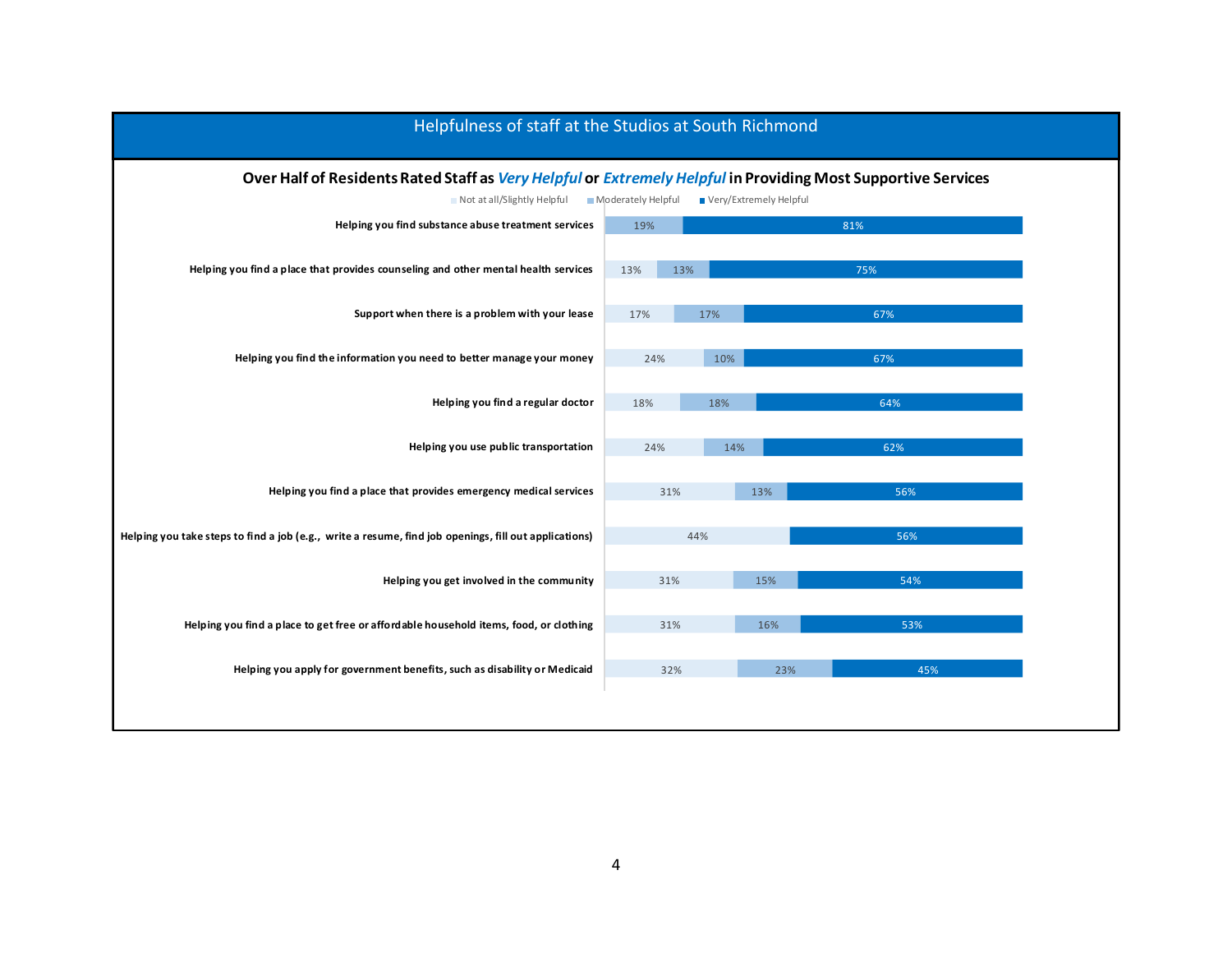# Suggestions for Improving Supportive Services at the Studios at South Richmond

# **Recreational/Social (4 comments)**

- Overnight passes for guests (2 comments)
- Pool table in community room
- Activities during the day to get people together

#### **Facility Improvements (3 comments)**

- Add more washers and dryers
- Wi-Fi
- Smoke-free building

### **Health Care (3 comments)**

- Assistance with renewing VCC insurance
- Assistance with medical transportation

# • More help getting services I need, such as dental care and vision

# **Other (3 comments)**

- More help obtaining information on services/programs I may be eligible for
- A better relationship between people who rent out apartments and the residents
- A program to help residents who are struggling to adjust to property rules

# **Summary of Findings**

Resident feedback for the Studios at South Richmond was generally very positive.

- A majority of residents described the "overall" quality of services as *Very Good* or *Excellent*.
- Most residents reported feeling safe at the property.
- Most residents indicated staff treat them with respect and sensitivity to individual backgrounds.

About two-thirds of residents indicated they have not needed the following specific services offered by the Studios at South Richmond since moving to the property:

- Help finding a regular doctor,
- Help finding a place that provides counseling or mental health services,
- Help finding substance abuse treatment services,
- Help finding a place that provides emergency medical services, and
- Help finding information on money management.

Among residents who needed supportive housing services, over half rated staff as *Very Helpful* or *Extremely Helpful* in providing each of those services, except "help applying for government benefits", such as disability or Medicaid. Ratings of staff helpfulness were also relatively low for the following services:

- Help finding a place that provides emergency medical services,
- Help taking steps to find a job,
- Help getting involved in the community, and
- Help finding a place to get free or affordable household items.